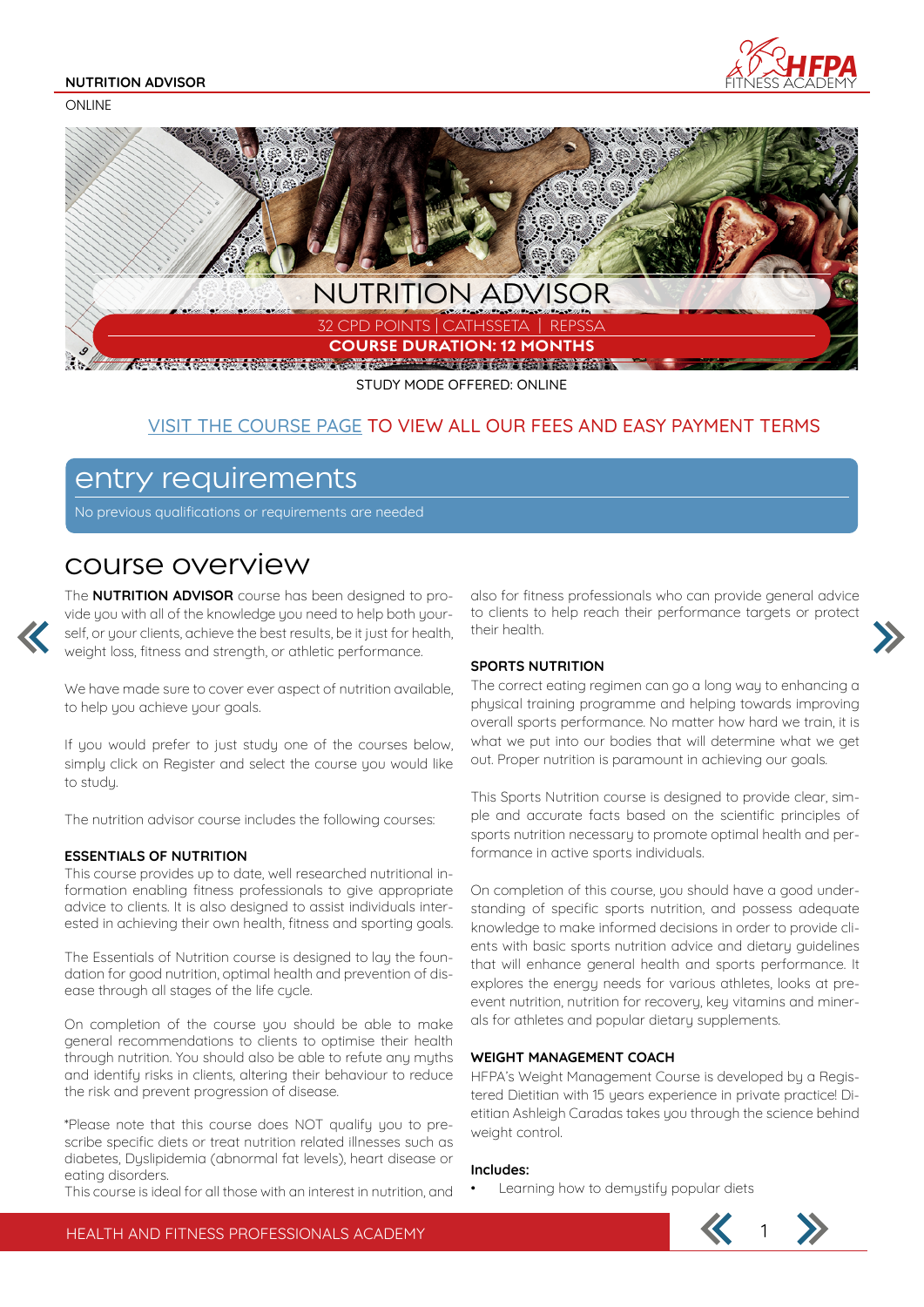- Tools to help you determine the best diet for your clients needs
- Information about calories and macros and how to distribute these in a meal plan
- Knowledge to motivate clients to change their behaviours and thoughts around food and diets
- A must for fitness professionals to learn how to approach a client that wants to lose weight on an emotional, behavioural and physical level. If you don't know how to help them cope with it, you could be doing more hurt then harm
- A mini counselling and diet planning course all in one!

\*Note: This course lays the foundation for useful advice, but does not allow you to prescribe diet plans or practice as a dietician

### **VEGETARIAN SPORTS NUTRITION**

Gain the vegetarian advantage! Vegetarian meal plans have

### campuses/study modes

ONLINE Study anytime, anywhere

## accreditation

- 32 REPSSA CPD points
- HFPA certificate of achievement

## learning outcomes

Successful learners will be able to:

- Enhance your scope of practice as a personal trainer by designing eating plans for your clients
- Enhance your scope of practice by designing eating plans for athletes
- Add nutrition for special needs populations to your scope of practice

# learning pathways

- Higher Certificate in Exercise Science
- **Exercise Specialist**
- Advanced Diploma in Nutritional Therapy

been used successfully in everything from bodybuilding to endurance sports. Every day more and more athletes (even those who are not full-time vegetarians) incorporate a plantbased diet when training or recovering from competition. Relying on the recent evidence-based research, Vegetarian Sports Nutrition details performance and health benefits, including enhanced muscle recovery and optimal bone health. With tailored meal plans and training strategies, you will learn to make smart nutritional decisions and properly fuel your body throughout your training regimen.

This comprehensive resource simplifies the process of determining your energy, protein, vitamin, and mineral needs and monitoring carbohydrate and fat intake. You'll learn how to optimize a vegetarian diet for peak performance across all sports.

Whether you are a dedicated vegetarian looking to add variety to your diet or an athlete searching for a competitive edge, Vegetarian Sports Nutrition will help you improve your health and performance!

### course resources

- HFPA Online Learning Platform
- Online lessons and assessments
- E-manual
- Additional online resources

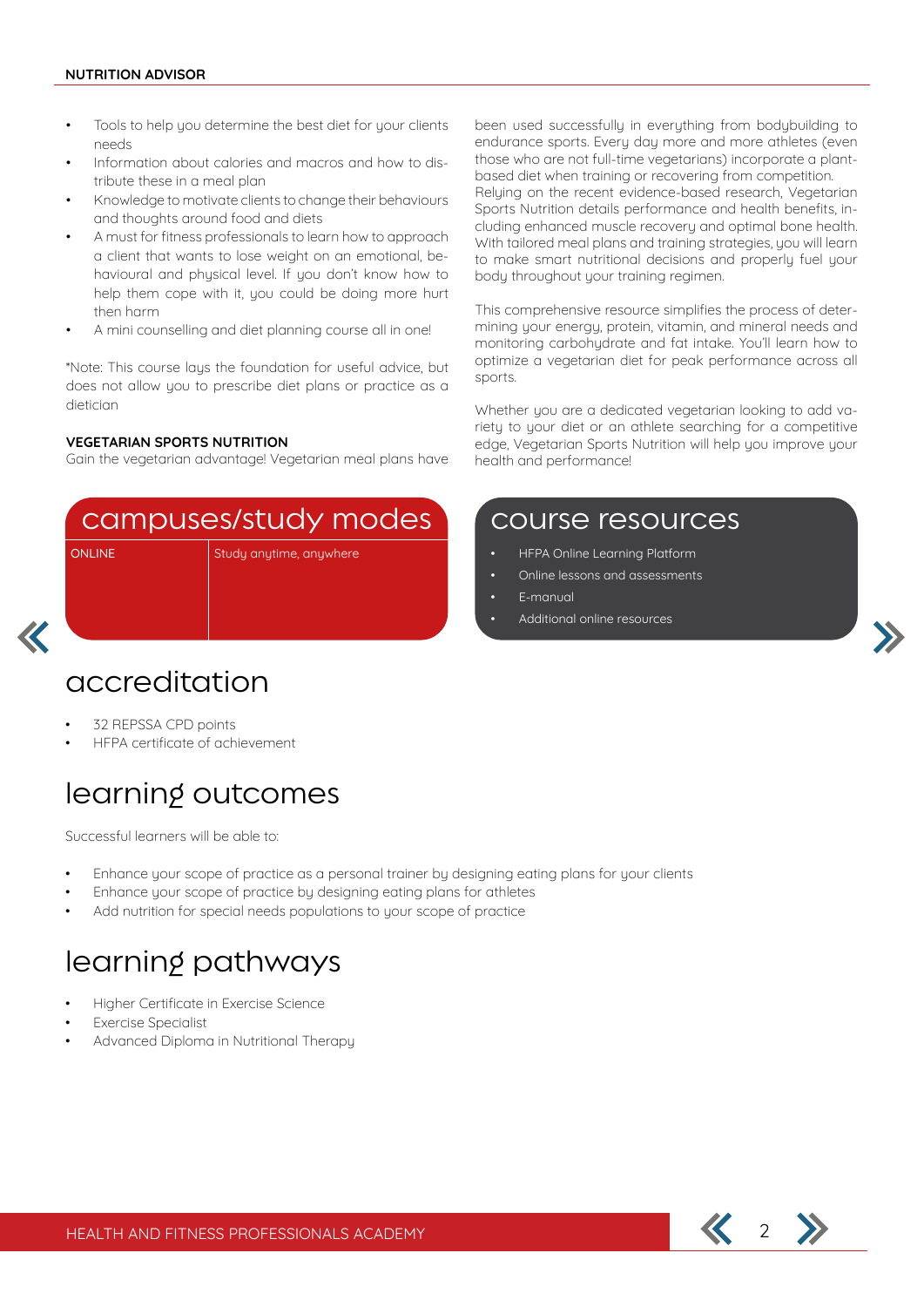### subjects & modules Energy balance **1 10** Digestion, Absorption, Transport & Excretion of **2 11** nutrients Macronutrients **3** Micronutrients **4 5** Nutrition through the life cycle **6** Behaviour Modification **7** Healthy eating Weight management **8** Metabolic syndrome **9 10** Food Allergy, Intolerance and sensitivity **n** Eating disorders • Guidelines for Healthy eating (including plate model and teaching tools, food labels etc.), • Healthy eating for Healthy Infants and toddlers, • Nutrition for Children & Adolescents, Nutrition in the Adult years. • Nutrition in the Elderly and Counselling For Change • Male and Female Menopause and anti-aging **ESSENTIALS OF NUTRITION MODULE** Introduction **1 8 2 Eating for top performance 2 9 9 9** Energy balance & body composition in sports and **3 10** exercise Determining the athletes energy needs **4** Carbohydrate needs for exercise and sport **5 6** Protein needs for exercise and sport Fat requirements for health and performance **7** 8 Key vitamins and minerals for athletes **9** Fluids and hydration <sup>10</sup> Pre- event fueling **11** Recovery nutrition 12 Making weight targets in weight driven sports Fueling weight gain for strength and power sports **13** 14 Popular dietary supplements/ergogenic aids **SPORTS NUTRITION MODULE** 1) The Shape I'm in - The Obesity Epidemic Understanding Nutrients – Kilojoules, Proteins, Carbohydrates and Fats **2 3** Big Fat Lies and History of Fad Diets 4 A Brief History of Food, Agriculture and Processing **5** Basic Guidelines for Healthy Weight loss **6** How to Motivate and Change Behaviour Adjuncts to Weight Loss: The Role of Exercise and Supplements **7** The Assessment Process **8** Fast Food Generation **9** 10 The Basics of Designing a Weight Loss Programme **WEIGHT MANAGEMENT COACH MODULE Gaining the Plant-Based Advantage 1** This chapter introduces the concept of vegetarian eating, reviews the potential benefits of vegetarian diets on health **VEGETARIAN SPORTS NUTRITION MODULE**

as well as athletic performance. "Beginner vegetarians" will also get some tips and easy transition steps on how to become a vegetarian for gaining the vegetarian advantage.

### **Getting Adequate Calories from Plant Sources 2**

This chapter covers how to obtain adequate energy from a plant based diet and how to estimate your energy needs. We will also go through some of the risks that goes along with inadequate energy intake.

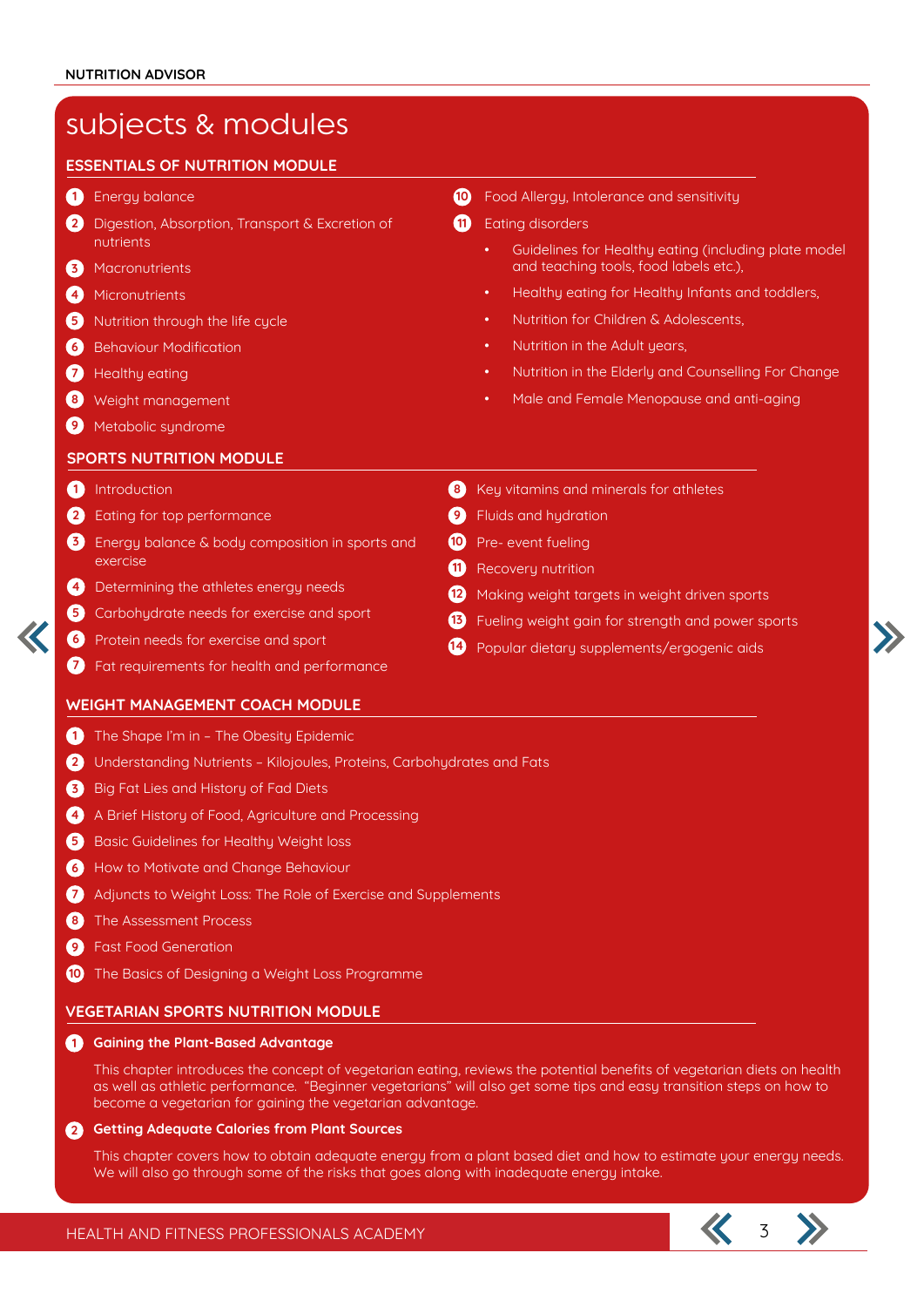| subjects & modules                              |                                                                                                                                                                                                        |
|-------------------------------------------------|--------------------------------------------------------------------------------------------------------------------------------------------------------------------------------------------------------|
| 6                                               | <b>Finding the Right Carbohydrate Mix</b>                                                                                                                                                              |
|                                                 | This chapter covers the various components of carbohydrates, importance of carbohydrates and how to estimate<br>your carbohydrate needs.                                                               |
| $\mathbf{A}$                                    | <b>Choosing Smart Fat Over No Fat</b>                                                                                                                                                                  |
|                                                 | This chapter covers the various types of fats and the importance of fat in the vegetarian diet of an athlete.                                                                                          |
| 6                                               | <b>Building Muscle Without Meat</b>                                                                                                                                                                    |
|                                                 | This chapter reviews the role of protein in the diet and discusses how you can easily build muscle strength and mass<br>without meat.                                                                  |
| 6                                               | <b>Optimising Bone Health</b>                                                                                                                                                                          |
|                                                 | This chapter covers the basics of bone health and how the vegetarian diet can optimise bone health.                                                                                                    |
| $\boldsymbol{\sigma}$                           | <b>Boosting Iron Intake and Absorption</b>                                                                                                                                                             |
|                                                 | This chapter reviews the basics of iron metabolism and why iron is important to athletes, and provides suggestions for<br>boosting iron intake and absorption on a vegetarian diet.                    |
| $\left( \begin{array}{c} 8 \end{array} \right)$ | <b>Breaking Free of Multivitamin Dependence</b>                                                                                                                                                        |
|                                                 | This chapter shows you how to meet your vitamin and mineral needs through your diet rather than depending on<br>unnecessary vitamin and mineral supplements.                                           |
| 0                                               | Prioritising foods and fluids Before, During, and After Events                                                                                                                                         |
|                                                 | This chapter will help you optimise your performance by teaching you how to take in the right amount of the right<br>foods at the right time before, during, and after your training and competitions. |
| <b>10</b>                                       | <b>Choosing Whether to Supplement</b>                                                                                                                                                                  |
|                                                 | This chapter covers all the basics of supplements, and highlights the necessity to supplement or not.                                                                                                  |
| 60                                              | <b>Reducing Muscle Cramps and Inflammation</b>                                                                                                                                                         |
|                                                 | This chapter breaks down the physiology of muscle cramps and inflammation, and discusses how a vegetarian diet-<br>could possibly assist with the occurrence.                                          |
| 12                                              | <b>Creating a Customised Meal Plan</b>                                                                                                                                                                 |
|                                                 | This chapter helps you put all the information of the above chapters into perspective and design an eating plan of<br>your own.                                                                        |
| 63                                              | Adapting the Plan to Manage Weight                                                                                                                                                                     |
|                                                 | This chapter covers how you can adapt your eating plan to match your goal weight, whether it is losing, gaining or<br>maintaining weight.                                                              |
| $\mathbf{a}$                                    | Whipping Up Quick Vegetarian Meals and Snacks                                                                                                                                                          |
|                                                 | This final chapter gives you some interesting and fresh vegetarian meal ideas.                                                                                                                         |
| 15                                              | Recipes                                                                                                                                                                                                |

# hfpa online learning platform (olp)

### **All students are given access to our advanced and interactive Online Learning Platform.**

You are never alone when you study online with us! The HFPA OLP has been carefully developed to bring you all the benefits of a traditional classroom setting, facilitating interactive learning through multi-media lessons, videos, quizzes, questionnaires, forums, links, presentations, journals, assignment and exam submissions and more!

You will receive constant communication and feedback from your very own Online Tutor and steadfast support from our dedicated online-support team.